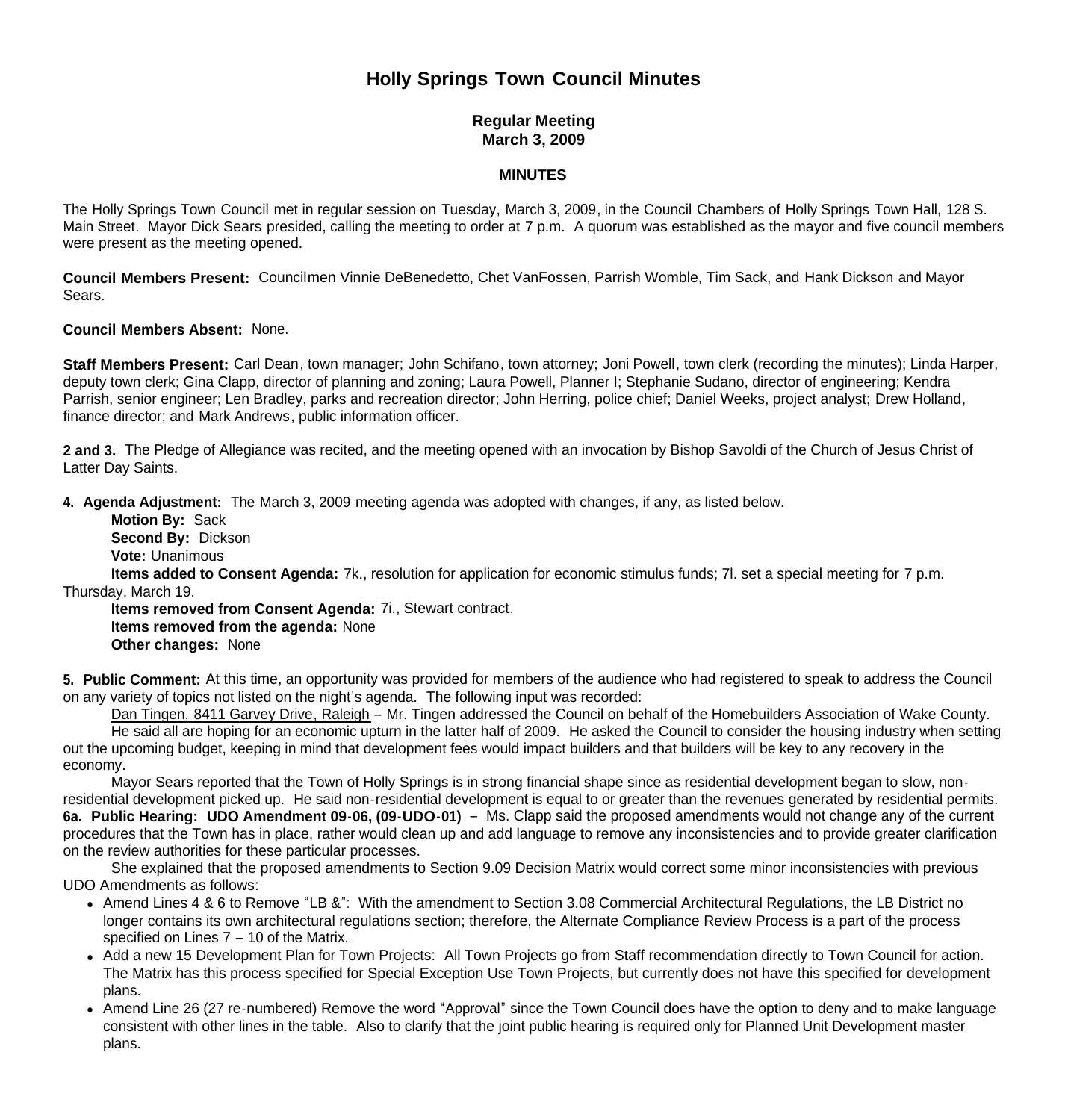- Add a new Line 27 (28 re-numbered) Minor Amendments to Master Plan/Preliminary Plan. The UDO has specific process and limitations to Administrative Amendments in Section 9.05, B.; however, the Decision Matrix does not specify the Review and Action authority for such a review.
- Amend Line 27 (29 re-numbered) Remove the word "Approval" since the director does have the option to deny and to make language consistent with other lines in the table.

With that explanation completed, Mayor Sears opened the public hearing to accept input. The following comments were recorded: None. There being no comments, the public hearing was closed.

**Action#1:** The Council approved a motion to accept the following statement as true: *"The requested UDO Text Amendment is consistent with the Vision Holly Springs Comprehensive Plan by providing clear requirements and processes for development proposals by eliminating conflicting language within the Ordinance."*

**Motion By:** Sack **Second By:** DeBenedetto **Vote:** Unanimous.

**Action#2:** The Council approved a motion to adopt Ordinance 09-06 to approve and enact Unified Development Ordinance text amendment #09-UDO-01 to modify UDO Section 9.09 Decision Matrix.

**Motion By:** Sack

**Second By:** DeBenedetto

**Vote:** Unanimous.

 *A copy of Ordinance 09-06, (09-UDO-01) is incorporated into these minutes as addendum pages.*

**6b. Public Hearing: Annexation A09-02, Rex Road Property –**Ms. Clapp said the Town has received a petition for voluntary satellite annexation of approximately 17.59 +/- acres located at 6000 and 6112 Rex Road. The property owners are the heirs of Clyde Atwater, Amon Atwater, Galinda Joyner and Joan A. Benton.

The petition meets all the statutory requirements for satellite annexation.

 With that explanation completed, Mayor Sears opened the public hearing to accept input. The following comments were recorded: None. There being no comments, the public hearing was closed.

**Action:** The Council approved a motion to adopt Annexation Ordinance A09-02 annexing approximately 17.59 -/+ acres owned by heirs of Clyde Atwater, Amon Atwater, Lalinda Joyner and Joan A. Benton; and more particularly described as Wake County PINs: 0637.01-36-2941 and 0637.01-37-0313, into the corporate limits of the Town of Holly Springs.

**Motion By:** DeBenedetto **Second By:** Womble **Vote:** Unanimous.

 *A copy of Annexation Ordinance A09-02 is incorporated into these minutes as addendum pages.*

**6c. Public Hearing: Bridgewater Townhomes, 07-DP-09-A02 Development Plan Amendment –** Ms. Powell said this plan originally was presented at the Nov. 18, 2008 Town Council meeting. At that meeting, a condition of approval was placed on the development plan to prohibit the use of board and batten style siding (also referred to as vertical vinyl siding.) She said since that meeting, the developer decided to go back through the process to allow for the use of board and batten style siding on the front elevations only.

 Ms. Powell reported that the Planning Board had reviewed the request and recommends approval. Earlier concerns, she reported, were of the entire rear elevations. They had no problems with the use of vertical siding for front elevation accents.

With that explanation completed, Mayor Sears opened the public hearing to accept input. The following comments were recorded: None. There being no comments, the public hearing was closed.

**Action:** The Council approved a motion to approve Development Plan amendment #07-DP-09-A02 for Bridgewater Townhomes as submitted by Spaulding & Norris, PA, project number 629-06 dated revised 12/18/2008 with the following conditions:

1. All previously approved conditions shall still apply.

- 2. Prior to issuance of Building Permit: The applicant shall revise elevations as to allow for the use of board and batten style siding (also referred to as vertical vinyl siding) on the front elevations only.
- 3. Applicant will work with the Town's Engineering Department to reinstall the previous berm in addition to a fence in a way mutually agreeable with the developer, adjacent property owner, and Town Staff. *(condition addressed with letter of agreement between Bridgewater Land Resource, LLC and Household Building Systems on 11/25/08)*

**Motion By:** Sack **Second By:** Womble **Vote:** Unanimous.

**7. Consent Agenda:** Before adoption of the Council, Mr. Dean explained that a pre-budget public hearing was being scheduled for April 7 since the March 17 regular meeting has been cancelled.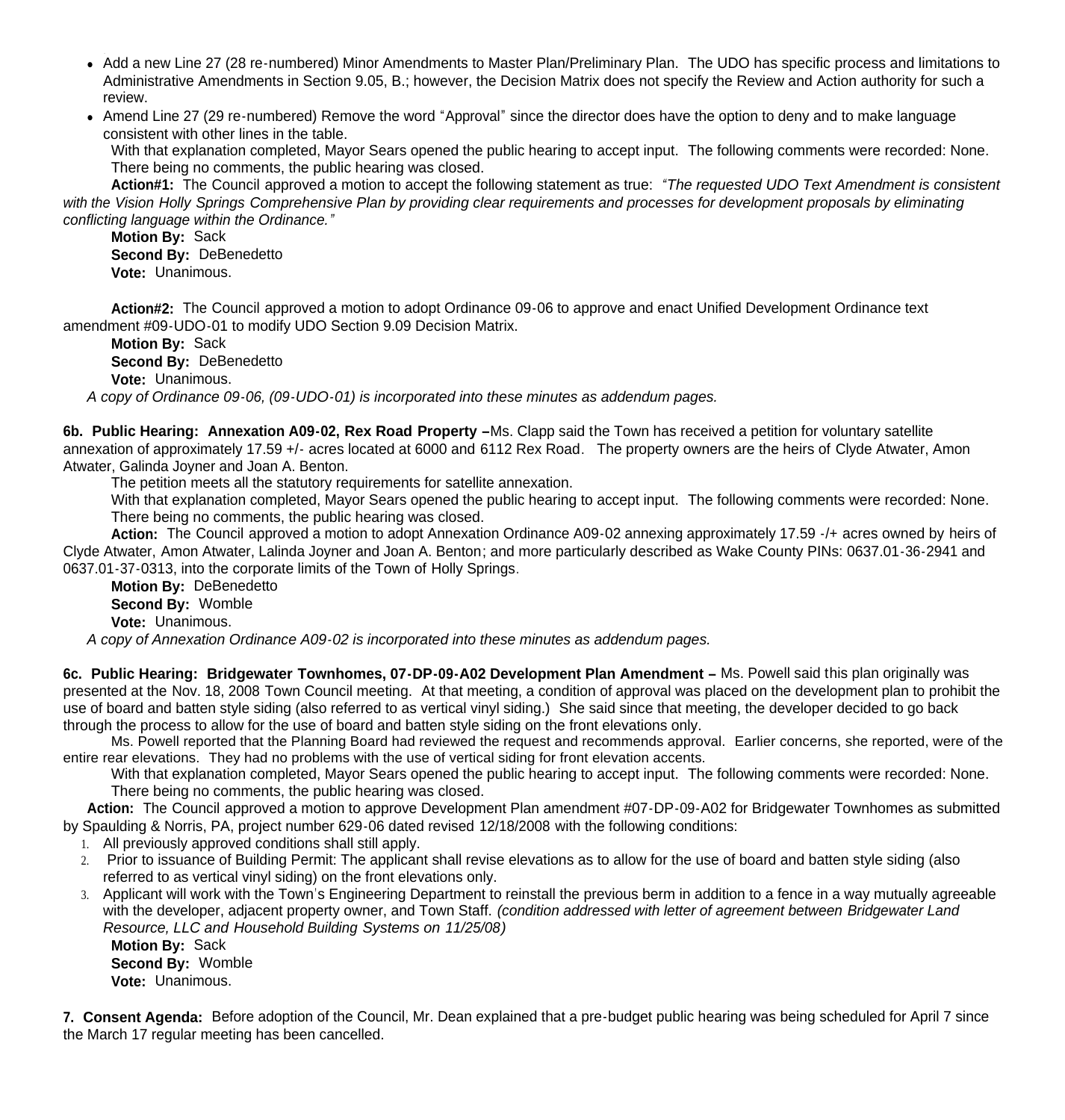The Council approved all remaining items on the Consent Agenda following a motion by Councilman Sack, a second by Councilman Dickson and a unanimous vote. The following actions were affected:

 7a. Jordon Lake Partnership - The Council approved to join the Jordan Lake regional planning partnership. *A copy of the Memorandum of Understanding is incorporated into these minutes as addendum pages.* 

7b. Budget Amendment, \$20,000 – The Council adopted amendments to the FY 2008-09 budget – reserve and project funds -- in the amount of \$20,000 to cover costs of additional professional services by Davis Martin Powell for the regional water reclamation facility. *Copies of the budget amendments are incorporated into these minutes as addendum pages.*

 7c. Resolution 09-04 – The Council adopted Resolution 09-04 declaring certain personal property to be surplus to the needs of the Town and authorizing the disposal of said property. *A copy of Resolution 09-04 is incorporated into these minutes as an addendum page.*

7d. Set April 7, Pre-Budget Public Hearing - The Council set a date of April 7 for a pre-budget public hearing to accept comments on the FY 2009-10 town budget.

 7e. Holly Springs Baptist Church Parking Lot Change Order No. 2 – The Council approved the Holly Springs Baptist Church parking lot Change Order No. 2 with Narron Contracting to modify the striping and signage plan, resulting in a credit amount of \$2,615. *A copy of the Narron Contracting Change Order No. 2 is incorporated into these minutes as addendum pages.*

 7f. Holly Springs Baptist Church Parking Lot Change Order No. 3 – The Council approved the Holly Springs Baptist Church parking lot Change Order No. 3 with Narron Contracting to add streetscape furnishings and intersection striping to Center Street, resulting in an additional \$23,804.40, and adopted the associated budget amendment. *A copy of the Narron Contracting Change Order No. 3 is incorporated into these minutes as addendum pages, together with associated budget amendments.*

 7g. Bass Lake Interceptor Change Order No. 4 – The Council approved Bass Lake interceptor Change Order No. 4 to add watertight casting at a manhole, resulting in an additional \$788.85 cost. *A copy of the Bass Lake Interceptor Change Order No. 4 is incorporated into these minutes as addendum pages.* 

 7h. Utley Creek WWTP Expansion Change Order No. 5 – The Council approved Utley Creek WWTP expansion Change Order No. 5 to add days to the contract and some additional work, resulting in an additional \$20,863. *A copy of a draft Utley Creek WWTP expansion Change Order No. 5 is incorporated into these minutes as addendum pages.*

7i. Hunt Center Renovation - This item was removed during agenda adjustment.

 7j Holly Springs Business Park Pump Station Project – The Council entered a contract with Skip Green & Associates in the amount of \$17,000 to provide grant administration services for the Holly Springs Business Park pump station project. *A copy of the Skip Green & Associates contract is incorporated into these minutes as addendum pages.*

8a. Annexation Ordinance A09-01, Crawley Property - Ms. L. Powell said at the last Town Council meeting the public hearing was opened and closed. Action was deferred until the March 3, 2009 Town Council meeting.

She said the petitioner requests that action be further deferred until April 7.

 **Action:** The Council approved a motion to defer action on annexation petition A09-01 until the April 7, 2009 Town Council meeting.  **Motion By:** Dickson

**Second By:** DeBenedetto

**Vote:** Unanimous.

 At this time, Councilman Sack made a motion to recuse Councilman VanFossen from Item 8b. on the agenda because of his professional connection as an architect with the subject of Item 8b. Councilman Dickson seconded the motion, and it carried unanimously. A quorum of the Council remained.

**8b. Development Plan 08-DP-12, Shoppes at Woodcreek, Phase III –** Ms. L. Powell said the Town has received a request for an integrated center to be located on 1.45 acres of property at the approximate intersection of Holly Springs Road and Sunset Lake Road. These properties are located within the Northeast Gateway Plan. The proposed integrated center includes one 12,000 square foot building located along Holly Springs Road. The site would be accessed by a driveway off of Holly Springs Road as well as a shared access driveway with the adjacent Sunset Mart development. A total of 48 parking spaces (minimum required) are proposed throughout the site and located entirely behind the building. A total of 1,460 square feet of open space is proposed to be located in front of the larger building and used as a plaza area (see condition below regarding design of this area.) A sidewalk is proposed along Holly Springs Road and would connect to existing sidewalk.

 She said this project is located within a gateway corridor and is therefore subject to a higher degree of architectural requirements. The two buildings are proposed to be constructed primarily of a brown and red colored brick along with secondary building materials that include beige and white colored EIFS. Various architectural elements such as roofline modulation, metal awnings, multiple brick patterns, decorative louvers, and multiple cornices are proposed.

 Ms. Powell said this building is subject to the recently-adopted commercial architectural requirements. In order to be compatible and in harmony with the rest of the Shoppes of Woodcreek development, the architect has submitted an Alternate Means of Architectural Compliance request, with which staff concurs.

 On Feb. 24, 2009 a revised transportation impact analysis (TIA) was submitted. An initial review of the revised report submitted indicates that the comments have been addressed adequately; however, the report will be reviewed through the normal process and may have minor comments still to address, staff said. If any revisions are needed, they can be provided in a final copy of the TIA prior to construction drawing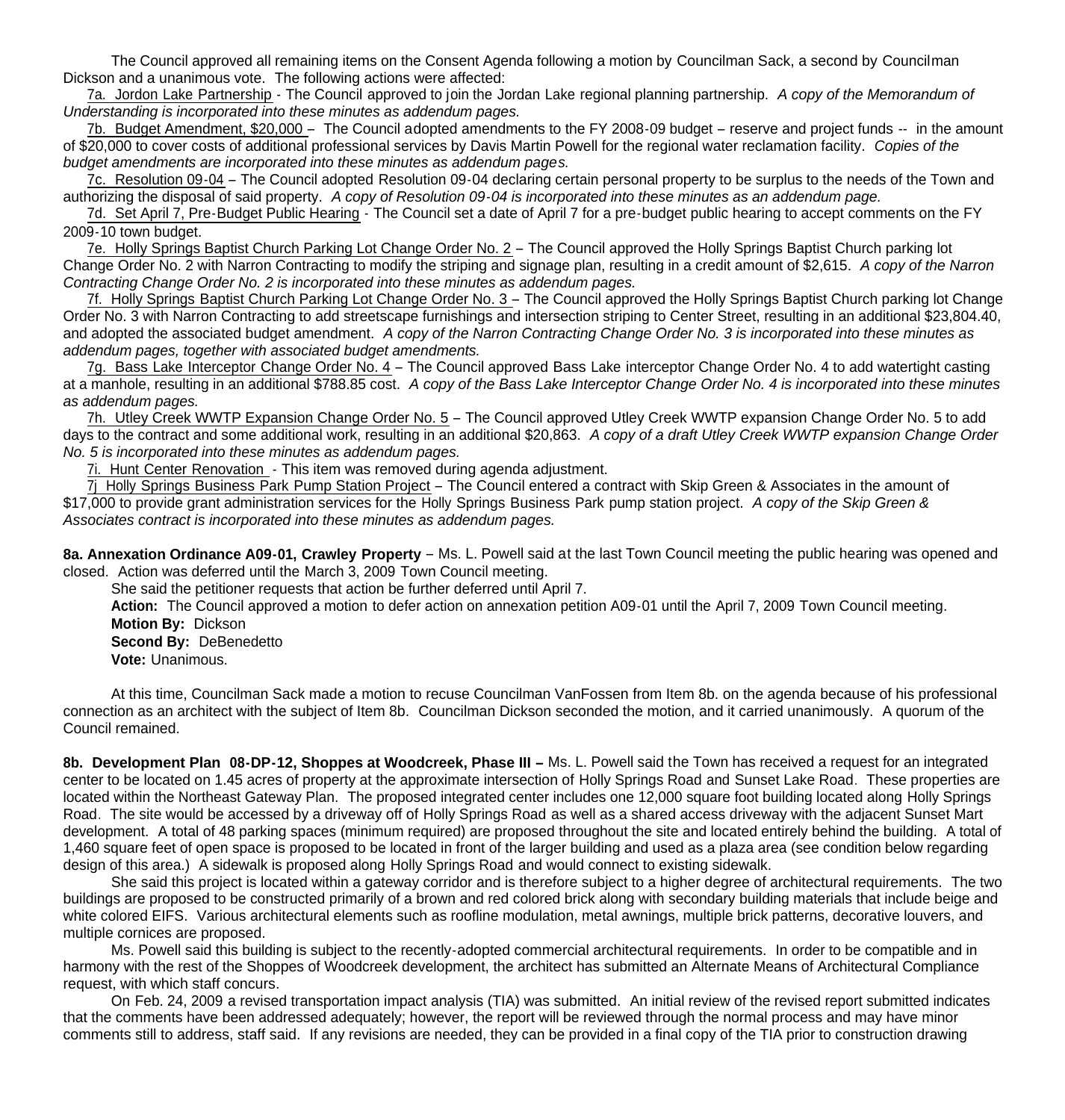submittal.

This has been reflected in the change to the condition of plan approval below.

 During plan review, the owner of neighboring property expressed concern about the shared proposed access but agreed that an arrangement for shared access could be worked out. Staff pointed out that this would be a condition of approval on the plan.

Mr. Bill Shankle addressed the Council and confirmed that he had talked with the property owner and will work with him through the construction drawing process.

He also noted that the illustrations in the Council's hands did not adequately show how the phases of Woodcreek (I & II and III interconnect.) He provided Council members with an additional drawing showing this interconnectivity.

Mayor Sears asked the neighboring property owner, Mr. Patel, if he was amenable to working with Mr. Shankle. Mr. Patel said he was. Action #1: The Council approved a motion to make and accept findings of fact to be recorded in the minutes for the Alternate Means of Compliance of Architectural Regulations of UDO Section 3.08, A, 1.c.(2) (a)(ii). Architecture and Site Design Regulations, base requirement, for Petition #08-DP-12 for Shoppes at Woodcreek Phase III, to allow for uniform design and harmony with the entire Shoppes at Woodcreek project as submitted by Chet VanFossen, Project Number: 08-DP-12, dated revised 11/10/2008.

- 1. The proposed development represents the use of (*building material*s, colors, textures, *building* architecture, roof features, façade modulation, *building* orientation, *signs*, landscaping, lighting or *open space*) which will result in a development pattern which is equivalent to or superior to that achievable under the applicable regulations;
- 2. The proposed development will be compatible with and will enhance the *use* or value of area properties;
- 3. The proposed development is consistent with the intent of the *Comprehensive Plan*; and,
- 4. The proposed development is consistent with the intent and purpose of this UDO.
	- **Motion By:** Dickson **Second By:** Womble **Vote:** Unanimous.

**Action #2:** Having made the findings of fact, the Council approved a motion to approve the Alternate Means of Compliance of Architectural Regulations of UDO Section 3.08, A, 1.c.(2) (a)(ii). Architecture and Site Design Regulations for Petition #08-DP-12 for Shoppes at Woodcreek Phase III, to allow for alternate means of compliance for the base requirement as submitted by Chet VanFossen, Project Number: 08-DP-12, dated revised 11/10/2008.

**Motion By:** Dickson **Second By:** Womble **Vote:** Unanimous.

**Action #3:** The Council approved a motion to approve Development Plan #08-DP-12 for Shoppes at Woodcreek Phase III as submitted by SEPI Engineering, Project Number SC08.015.00, dated revised 11/10/2008 with the following conditions:

- 1. Prior to installation, a site lighting plan must be submitted to and approved by the Department of Planning & Zoning.
- 2. Prior to issuance of Building Permit, the following must be completed:
	- a. Details for the design and layout of the developed open space must be submitted to and approved by the Department of Planning and Zoning.
- 3. A sign permit is required for all signage prior to installation.
- 4. Fee in lieu of downstream pump station upgrades will be due with this project.
- 5. This project will be required to meet the Town of Holly Springs NPDES Ph. II Post Construction Stormwater Ordinance.
- 6. The following items are to be addressed or provided with the 1<sup>st</sup> construction drawing submittal for this project:
	- a. All offsite easements (including construction easements, cross access easements, etc.) must be dedicated for this project.
	- b. Offsite right-of-way must be dedicated for this project (both sides of Holly Springs Road).
	- c. A flood study will be required to meet the Town's policy for Hydrologic Basin Models (Town Policy P-018). The approved Woodcreek flood study will need to be updated to reflect this project and will need to demonstrate that development of the site will not raise established flood levels. Retention or detention may be required to accomplish this.
	- d. All environmental documentation in respect to the identification and permitting of impacts to streams, wetlands and buffers must be provided.
	- e. Provide 3 copies of the final TIA prior to construction drawing submittal.
	- f. Provide documentation of construction and cross-access easements with the adjacent property owner (Sunset Mart).
- 7. The following items are to be addressed prior to approval of the first construction drawing or issuance of a land disturbance permit for this project:
	- a. Approval of Stormwater Management Plan is required.
	- b. Payment of the Stormwater Fee-in-Lieu will be required
	- c. All environmental permits applicable to the project must be obtained.
- 8. Within 10 business days of the Town Council action the following items must be addressed on revised plans:
	- a. Label road improvements for Holly Springs Road as ½ 74' back to back with median on 100' R/W.